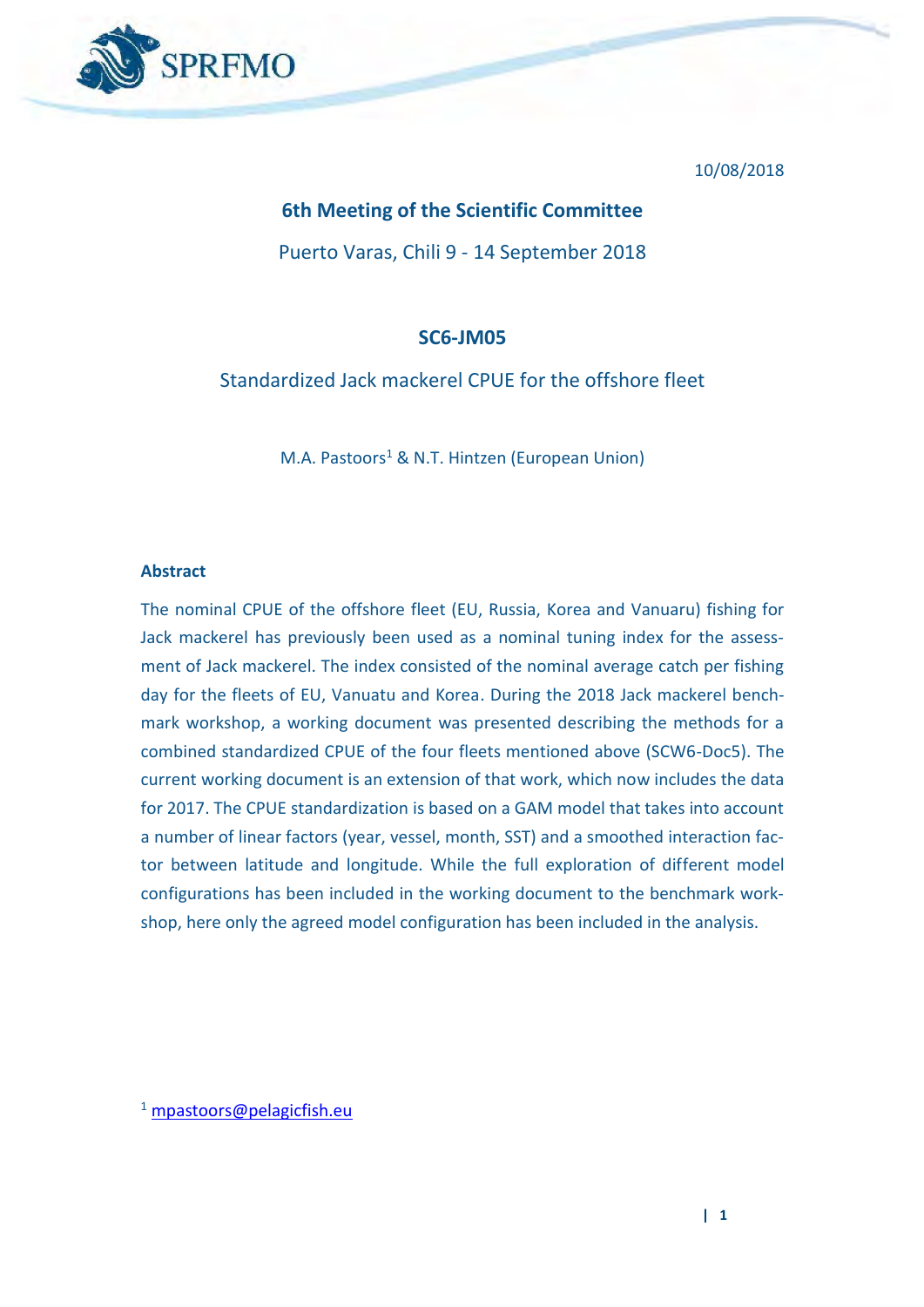# **1 Introduction**

The assessment of Jack Mackerel in the southern Pacific is based on many different sources of information, including the nominal Catch per Unit Effort (expressed as catch per day) of the EU fleet. The use of nominal CPUE for calibrating stock assessments is known to be potentially problematic and therefore SPRFMO (2011) recommended that to serve as indices of abundance, the CPUE should be standardized to take into account factors such as historical changes in vessels, fishing areas, seasonal fishing patterns and environmental factors. This standardization approach has already been applied by China (Li et al, 2013).

In this document, the catch and effort data for the offshore fleet (Eu, Korea, Russia, Vanuatu) is analysed with the aim to develop a standardized CPUE series. Data has been obtained from the SPRFMO secretariat after permission was granted by the different contracting parties that the data could be used for this CPUE analysis. Further details on the selection of the final model can be found in the working document to the benchmark meeting (SCW06-Doc05)

# **2 Material and methods**

Data from Korea, Russia and Vanuatu was made available by Craig Loveridge on 11 October 2017. Data for EU fisheries was already available as part of the SPRFMO database but also with the underlying spreadsheets that we used to submit the data to SPRFMO. Two vessels were removed from the dataset because of apparent problems with the units used for catch reporting.

| year    | EU             | <b>KOR</b>     | <b>RUS</b>     | VUT            | (a11) |
|---------|----------------|----------------|----------------|----------------|-------|
|         |                |                |                |                |       |
| 2006    | 1              | O              | n              | n              | 1     |
| 2007    | 6              | 2              | n              | n              | 8     |
| 2008    | 6              | $\overline{a}$ | 1              | 4              | 13    |
| 2009    | 7              | $\overline{a}$ | $\overline{4}$ | 4              | 17    |
| 2010    | 5              | $\overline{a}$ | O              | 4              | 11    |
| 2011    | $\overline{a}$ | $\overline{a}$ | $\overline{2}$ | $\overline{a}$ | 8     |
| 2012    | 0              | $\overline{a}$ | O              | $\overline{a}$ | 4     |
| 2013    | $\mathbf{1}$   | 1              | n              | $\overline{a}$ | 4     |
| 2014    | $\overline{a}$ | 1              | O              | $\overline{a}$ | 5     |
| 2015    | $\overline{a}$ | $\overline{a}$ | 1              | $\overline{a}$ | 7     |
| 2016    | $\overline{a}$ | $\overline{a}$ | n              | 1              | 5     |
| 2017    | $\overline{a}$ | 1              | 1              |                | 4     |
| $2018*$ | 1              |                | n              |                | 1     |

**Number of vessels participating in the fishery**

*Table 1: Number of vessels participating in the Jack mackerel fishery*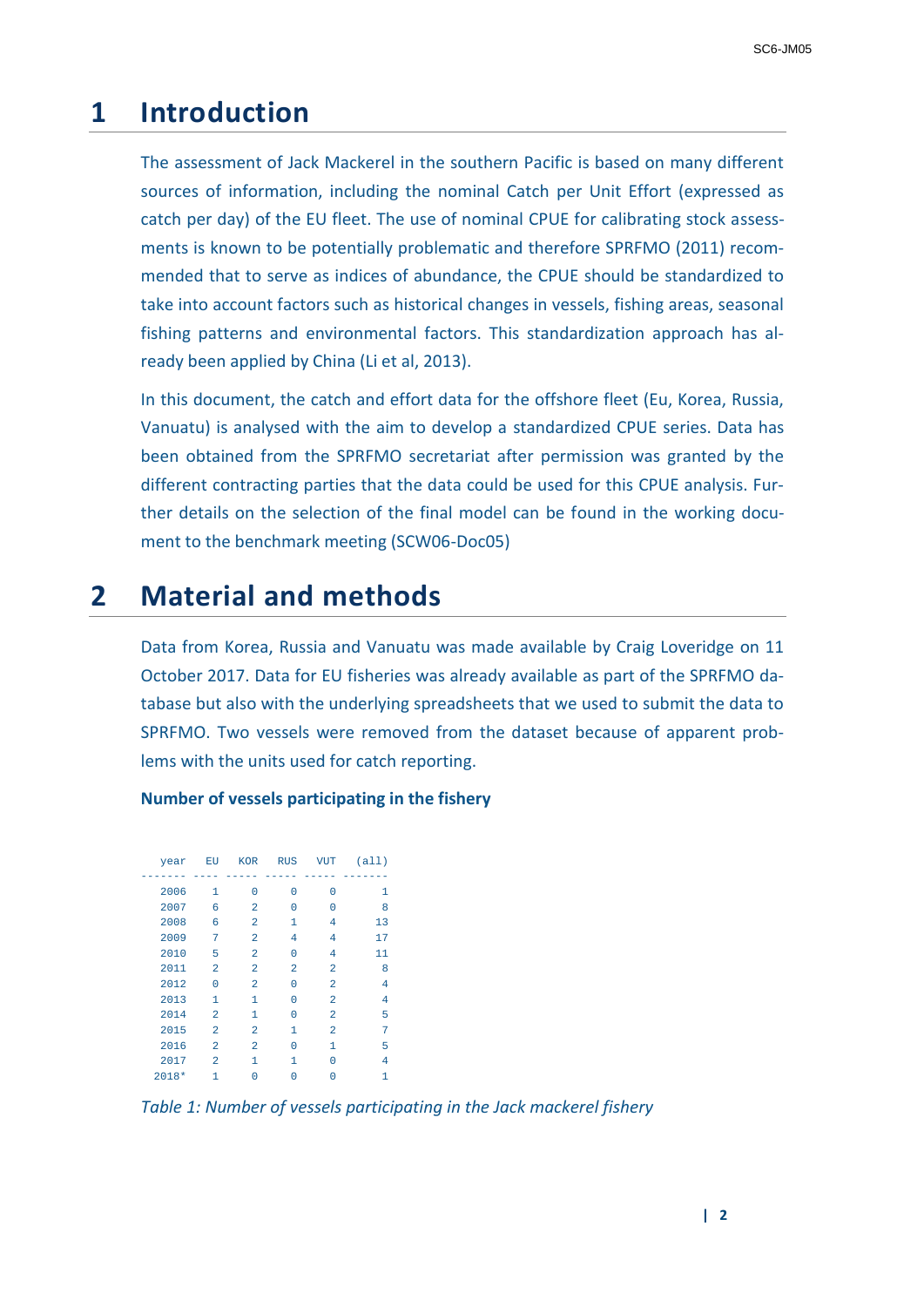'\*' Year 2018 is imcomplete in this table and all subsequent tables.

### **Summed haul durations in hours**

| year    | EU       | <b>KOR</b> | <b>RUS</b> | VUT      | (a11)  |
|---------|----------|------------|------------|----------|--------|
|         |          |            |            |          |        |
| 2006    | 1,131    | 0          | O          | $\Omega$ | 1,131  |
| 2007    | 836      | 1,817      | 0          | $\Omega$ | 2,653  |
| 2008    | 3,529    | 1,559      | 553        | 8,935    | 14,576 |
| 2009    | 6,087    | 1,301      | 1,115      | 7,512    | 16,015 |
| 2010    | 3,219    | 1,381      | 0          | 6,357    | 10,957 |
| 2011    | 341      | 2,385      | 1,770      | 2,041    | 6,537  |
| 2012    | $\Omega$ | 920        | U          | 4,253    | 5,173  |
| 2013    | 1,455    | 919        | $\Omega$   | 2,815    | 5,189  |
| 2014    | 2,453    | 649        | 0          | 2,809    | 5,911  |
| 2015    | 2,122    | 910        | 478        | 2,631    | 6,141  |
| 2016    | 1,333    | 1,775      | 0          | 1,118    | 4,226  |
| 2017    | 2,705    | 224        | 483        | $\Omega$ | 3,412  |
| $2018*$ | 1,665    | 0          | 0          | $\Omega$ | 1,665  |

*Table 2: Summed haul duration (hours)*

#### **Number of fishing days**

| year    | ЕU  | <b>KOR</b> | <b>RUS</b> | VUT | (a11) |
|---------|-----|------------|------------|-----|-------|
|         |     |            |            |     |       |
| 2006    | 110 | $\Omega$   | 0          | O   | 110   |
| 2007    | 164 | 145        | 0          | 0   | 309   |
| 2008    | 156 | 166        | 62         | 233 | 617   |
| 2009    | 160 | 159        | 83         | 174 | 576   |
| 2010    | 104 | 125        | $\Omega$   | 144 | 373   |
| 2011    | 20  | 155        | 121        | 100 | 396   |
| 2012    | 0   | 116        | 0          | 182 | 298   |
| 2013    | 137 | 89         | $\Omega$   | 164 | 390   |
| 2014    | 148 | 77         | 0          | 153 | 378   |
| 2015    | 115 | 95         | 38         | 122 | 370   |
| 2016    | 91  | 174        | 0          | 85  | 350   |
| 2017    | 196 | 34         | 51         | 0   | 281   |
| $2018*$ | 129 | 0          | 0          | 0   | 129   |

*Table 3: Number of fishing days*

Fishing days has been defined as days when a haul has been reported. Unfortunately, it is not possible to distinguish between days searching, days steaming and days transshipping based on the data available.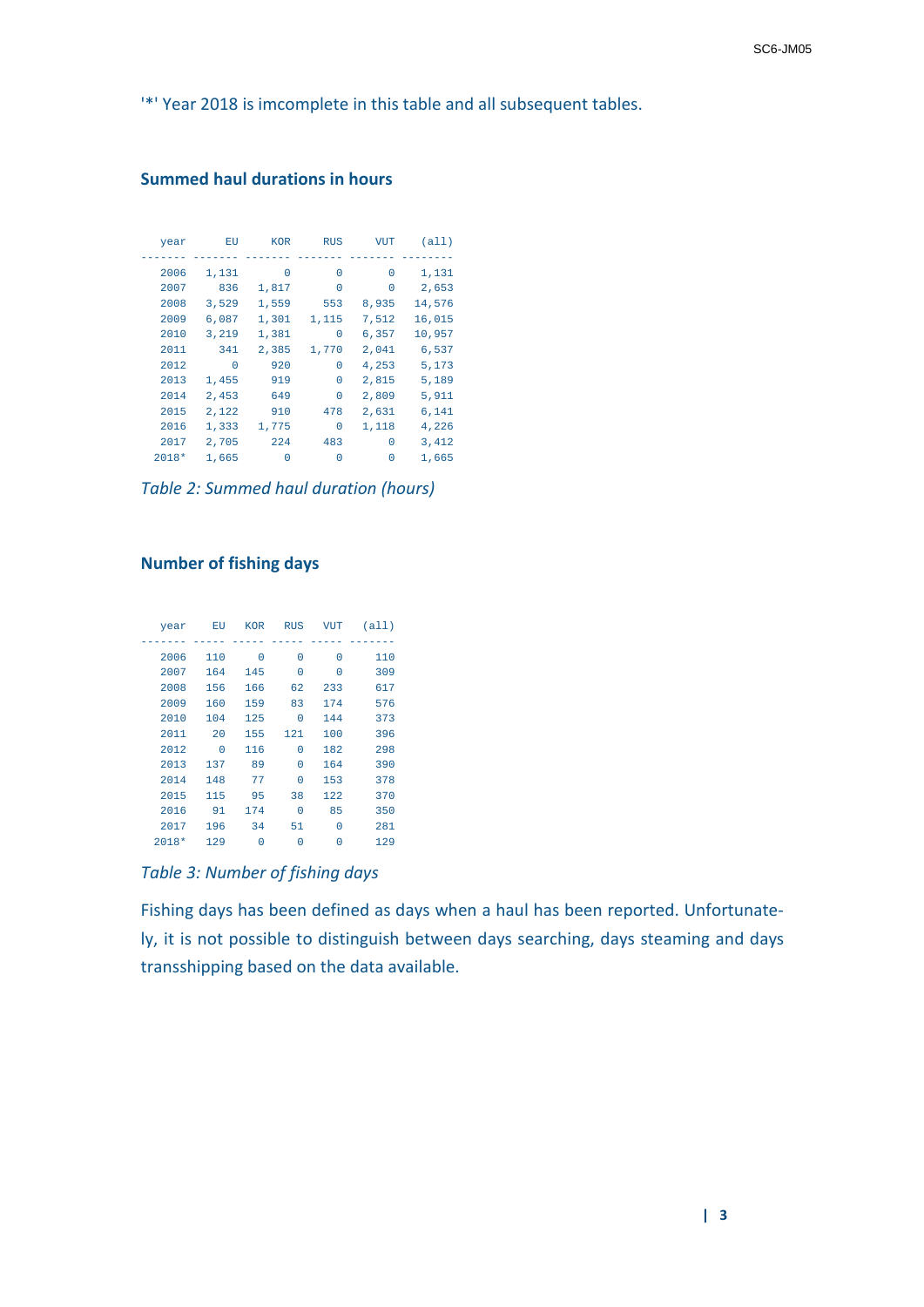### **Number of hauls**

| year    | ЕU  | <b>KOR</b> | <b>RUS</b> | VUT   | (a11) |
|---------|-----|------------|------------|-------|-------|
|         |     |            |            |       |       |
| 2006    | 240 | O          | $\Omega$   | O     | 240   |
| 2007    | 643 | 352        | $\Omega$   | 0     | 995   |
| 2008    | 703 | 398        | 94         | 1,731 | 2,926 |
| 2009    | 924 | 291        | 184        | 1,356 | 2,755 |
| 2010    | 490 | 261        | $\Omega$   | 886   | 1,637 |
| 2011    | 47  | 432        | 208        | 273   | 960   |
| 2012    | 0   | 160        | $\Omega$   | 562   | 722   |
| 2013    | 198 | 128        | $\Omega$   | 358   | 684   |
| 2014    | 385 | 125        | $\Omega$   | 392   | 902   |
| 2015    | 388 | 198        | 82         | 435   | 1,103 |
| 2016    | 206 | 325        | $\Omega$   | 180   | 711   |
| 2017    | 536 | 58         | 88         | O     | 682   |
| $2018*$ | 236 | 0          | 0          | N     | 236   |

*Table 4: Number of hauls*

## **Length of the fishing season**

| year  | EU  | <b>KOR</b> | <b>RUS</b> | VUT | (a11) |
|-------|-----|------------|------------|-----|-------|
|       |     |            |            |     |       |
| 2006  | 240 | O          | $\Omega$   | O   | 240   |
| 2007  | 194 | 162        | $\Omega$   | 0   | 356   |
| 2008  | 172 | 188        | 89         | 245 | 694   |
| 2009  | 168 | 195        | 120        | 198 | 681   |
| 2010  | 122 | 208        | 0          | 171 | 501   |
| 2011  | 41  | 197        | 175        | 149 | 562   |
| 2012  | 0   | 167        | $\Omega$   | 263 | 430   |
| 2013  | 233 | 139        | $\Omega$   | 202 | 574   |
| 2014  | 170 | 93         | $\Omega$   | 201 | 464   |
| 2015  | 148 | 120        | 52         | 159 | 479   |
| 2016  | 136 | 188        | $\Omega$   | 167 | 491   |
| 2017  | 277 | 88         | 75         | 0   | 440   |
| 2018* | 181 | 0          | 0          | 0   | 181   |

*Table 5: Length of the fishing season (days)*

The length of the fishing season is defined as the number of days between the first haul and the last haul in a year.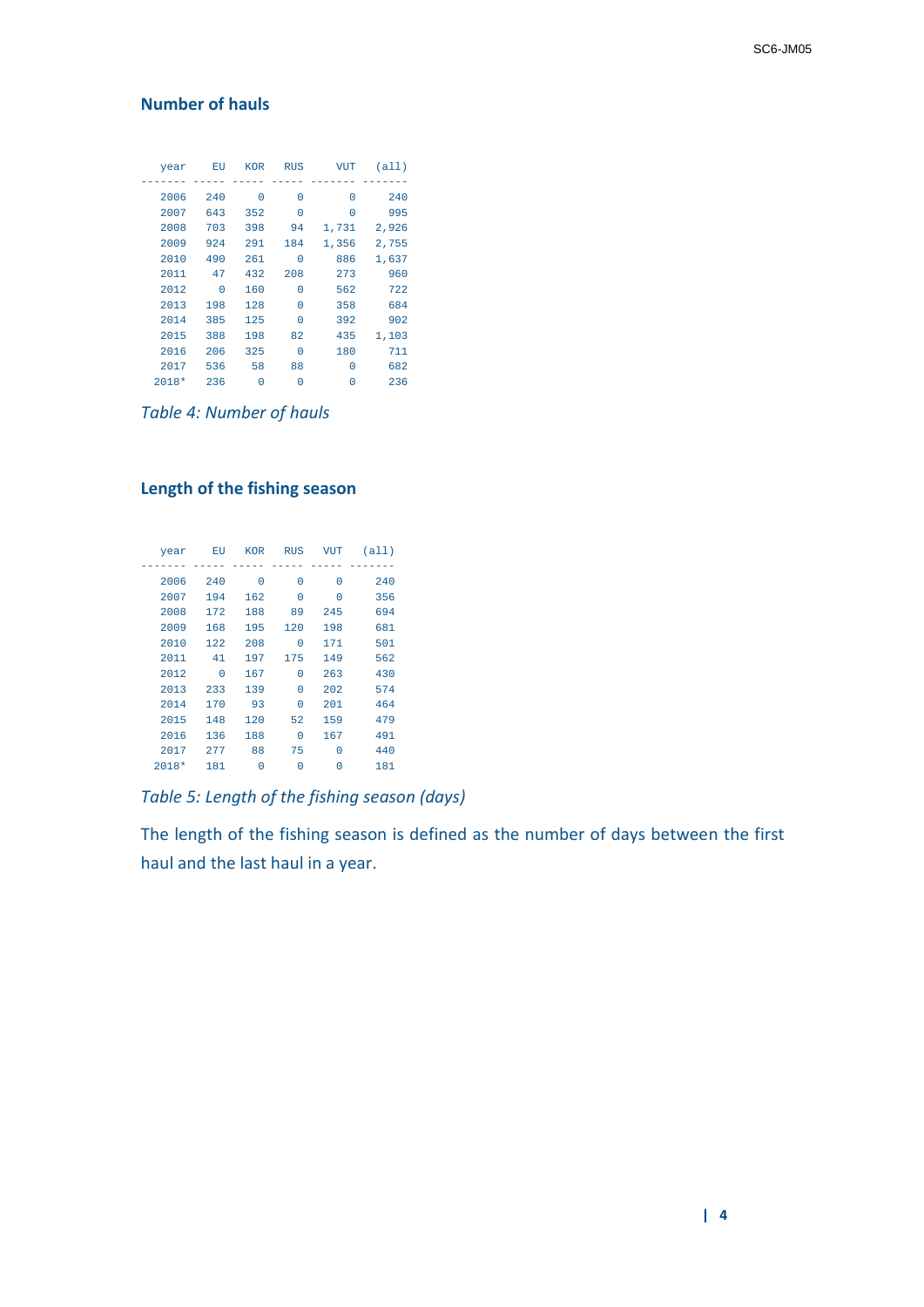### **Total annual catch (tonnes) by species**

| vesselcp                  | year    | <b>BRU</b>   | <b>CJM</b> | <b>MAC</b>  | MAS         | <b>UBA</b>          | (all)   |
|---------------------------|---------|--------------|------------|-------------|-------------|---------------------|---------|
| EU                        | 2006    | $\mathbf 0$  | 25,486     | 0           | 1,123       | $\mathbf 0$         | 26,609  |
| ${\mathbb E} {\mathbf U}$ | 2007    | 0            | 88,253     | 0           | 3,157       | 0                   | 91,410  |
| ${\mathbb E} {\mathbf U}$ | 2008    | 0            | 72,572     | 0           | 2,288       | 0                   | 74,860  |
| EU                        | 2009    | 407          | 91,926     | 0           | 4,134       | 0                   | 96,467  |
| ${\mathbb E} {\mathbf U}$ | 2010    | 108          | 31,207     | 0           | 266         | $\mathbf 0$         | 31,581  |
| EU                        | 2011    | 14           | 1,184      | 0           | $\pmb{0}$   | $\mathbf 0$         | 1,198   |
| EU                        | 2013    | 63           | 10,011     | 0           | 226         | 0                   | 10,300  |
| ${\mathbb E} {\mathbf U}$ | 2014    | 65           | 20,509     | 0           | 742         | 88                  | 21,404  |
| ${\mathbb E} {\mathbf U}$ | 2015    | 152          | 28,006     | 0           | 893         | 52                  | 29,103  |
| ${\mathbb E} {\mathbf U}$ | 2016    | 40           | 11,469     | 0           | 791         | 176                 | 12,476  |
| EU                        | 2017    | 74           | 23,590     | 0           | 1,447       | 73                  | 25,184  |
| ${\mathbb E} {\mathbf U}$ | $2018*$ | 289          | 9,619      | 0           | 117         | 207                 | 10,232  |
|                           |         |              |            |             |             |                     |         |
| EU                        | (all)   | 1,212        | 413,832    | $\mathbf 0$ | 15,184      | 596                 | 430,824 |
| KOR                       | 2007    | 0            | 10,523     | $\pmb{0}$   | 1,199       | 0                   | 11,722  |
| <b>KOR</b>                | 2008    | $\mathbf 0$  | 12,377     | 0           | 961         | 0                   | 13,338  |
| <b>KOR</b>                | 2009    | 0            | 13,759     | 0           | 715         | 0                   | 14,474  |
| <b>KOR</b>                | 2010    | $\mathsf 0$  | 8,182      | 0           | 84          | $\mathbf 0$         | 8,266   |
| <b>KOR</b>                | 2011    | 0            | 9,253      | 0           | 24          | 0                   | 9,277   |
| <b>KOR</b>                | 2012    | 0            | 5,491      | 0           | 0           | 0                   | 5,491   |
| KOR                       | 2013    | $\mathbf 0$  | 5,266      | 0           | 110         | 0                   | 5,376   |
| <b>KOR</b>                | 2014    | 0            | 4,077      | 0           | 21          | 0                   | 4,098   |
| <b>KOR</b>                | 2015    | $\mathbf 0$  | 5,748      | 0           | 79          | $\overline{0}$      | 5,827   |
| <b>KOR</b>                | 2016    | 0            | 6,429      | 77          | 408         | 0                   | 6,914   |
| <b>KOR</b>                | 2017    | 0            | 1,235      | 0           | 190         | 0                   | 1,425   |
|                           |         |              |            |             |             |                     |         |
| <b>KOR</b>                | (al1)   | 0            | 82,340     | 77          | 3,791       | $\pmb{0}$           | 86,208  |
| <b>RUS</b>                | 2008    | 0            | 4,799      | 0           | 386         | 0                   | 5,185   |
| <b>RUS</b>                | 2009    | $\mathbf 0$  | 8,503      | 0           | 534         | 0                   | 9,037   |
| <b>RUS</b>                | 2011    | 0            | 8,228      | 0           | 12          | $\mathsf{O}\xspace$ | 8,240   |
| <b>RUS</b>                | 2015    | $\mathsf 0$  | 2,523      | 0           | 573         | 11                  | 3,107   |
| <b>RUS</b>                | 2017    | 1            | 3,188      | 0           | 37          | $\mathbf{0}$        | 3,226   |
|                           |         |              |            |             |             |                     |         |
| <b>RUS</b>                | (a11)   | $\mathbf{1}$ | 27,241     | 0           | 1,542       | 11                  | 28,795  |
| <b>VUT</b>                | 2008    | 0            | 101,955    | 0           | 8,458       | 0                   | 110,413 |
| <b>VUT</b>                | 2009    | 0            | 80,165     | 0           | 4,667       | 0                   | 84,832  |
| <b>VUT</b>                | 2010    | $\mathbf 0$  | 45,934     | 0           | 639         | $\mathbf 0$         | 46,573  |
| <b>VUT</b>                | 2011    | 0            | 7,627      | 0           | 0           | 0                   | 7,627   |
| <b>VUT</b>                | 2012    | 0            | 16,462     | 0           | 0           | 0                   | 16,462  |
| VUT                       | 2013    | 0            | 15,525     | 0           | 0           | 0                   | 15,525  |
| <b>VUT</b>                | 2014    | $\mathbf 0$  | 15,473     | 0           | $\mathbf 0$ | 0                   | 15,473  |
| <b>VUT</b>                | 2015    | 0            | 21,224     | 607         | 0           | 0                   | 21,831  |
| VUT                       | 2016    | 0            | 7,385      | 553         | $\mathbf 0$ | 0                   | 7,938   |
| <b>VUT</b>                | (al1)   | $\mathbf 0$  | 311,750    | 1,160       | 13,764      | 0                   | 326,674 |

*Table 6: Total estimated catch by species*

The total catch by species is derived from the estimated catch in the haul by haul data from the contracting parties. Table 6 only includes species where the cumulated catch over all fleets and years is more than ton).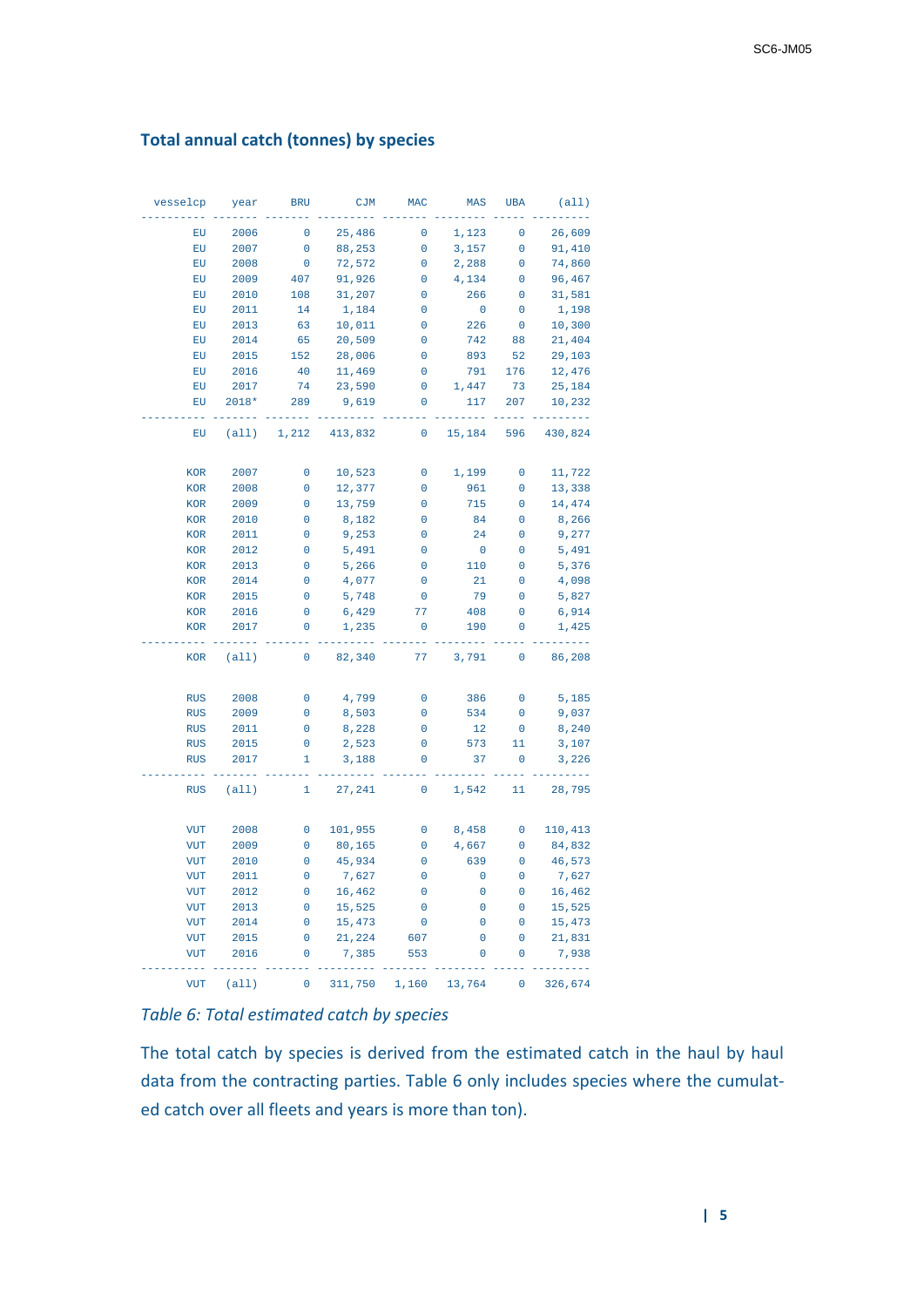According to SC01-14 (European Union 2013 Annual Report) there is a difference between the haul-by-haul estimated catch by the skipper and the overall catch reported to SPRFMO for the earlier years of the time series. No attempt has been made to change the haul-by-haul data and therefore the overall quantities cannot be directly compared with the total catch in the SPRFMO catch series.

| year    | ЕU       | <b>KOR</b> | <b>RUS</b> | <b>VUT</b> | (a11)   |
|---------|----------|------------|------------|------------|---------|
|         |          |            |            |            |         |
| 2006    | 25,486   | 0          | 0          | $\Omega$   | 25,486  |
| 2007    | 88,253   | 10,524     | 0          | $\Omega$   | 98,777  |
| 2008    | 72,573   | 12,377     | 4,800      | 101,955    | 191,705 |
| 2009    | 91,927   | 13,759     | 8,504      | 80,166     | 194,355 |
| 2010    | 31,207   | 8,183      | 0          | 45,934     | 85,324  |
| 2011    | 1,185    | 9,253      | 8,229      | 7,628      | 26,294  |
| 2012    | $\Omega$ | 5,492      | $\Omega$   | 16,463     | 21,954  |
| 2013    | 10,012   | 5,267      | $\Omega$   | 15,526     | 30,804  |
| 2014    | 20,510   | 4,078      | 0          | 15,473     | 40,061  |
| 2015    | 28,007   | 5,749      | 2,524      | 21,224     | 57,503  |
| 2016    | 11,470   | 6,430      | 0          | 7,385      | 25,284  |
| 2017    | 23,591   | 1,235      | 3,188      | $\Omega$   | 28,014  |
| $2018*$ | 9,620    | 0          | 0          | 0          | 9,620   |

#### **Total catch of jack mackerel**

*Table 7: Total estimated catch of Jack mackerel*

| year    | EU    | <b>KOR</b> | <b>RUS</b> | <b>VUT</b> | (all) |
|---------|-------|------------|------------|------------|-------|
|         |       |            |            |            |       |
| 2006    | 1,062 |            |            |            | 1,062 |
| 2007    | 1,025 | 263        | ä,         | ٠          | 644   |
| 2008    | 789   | 269        | 282        | 658        | 500   |
| 2009    | 686   | 362        | 274        | 612        | 484   |
| 2010    | 452   | 282        |            | 429        | 388   |
| 2011    | 148   | 193        | 150        | 173        | 166   |
| 2012    |       | 203        |            | 206        | 205   |
| 2013    | 313   | 239        |            | 310        | 288   |
| 2014    | 410   | 314        |            | 303        | 342   |
| 2015    | 718   | 303        | 281        | 424        | 431   |
| 2016    | 358   | 189        |            | 352        | 300   |
| $2017*$ | 429   | 112        | 228        |            | 256   |

#### **Mean catch per week of jack mackerel**

*Table 8: Mean catch per week of Jack Mackerel*

Mean catch per week is the metric that is being used as an indicator of abundance.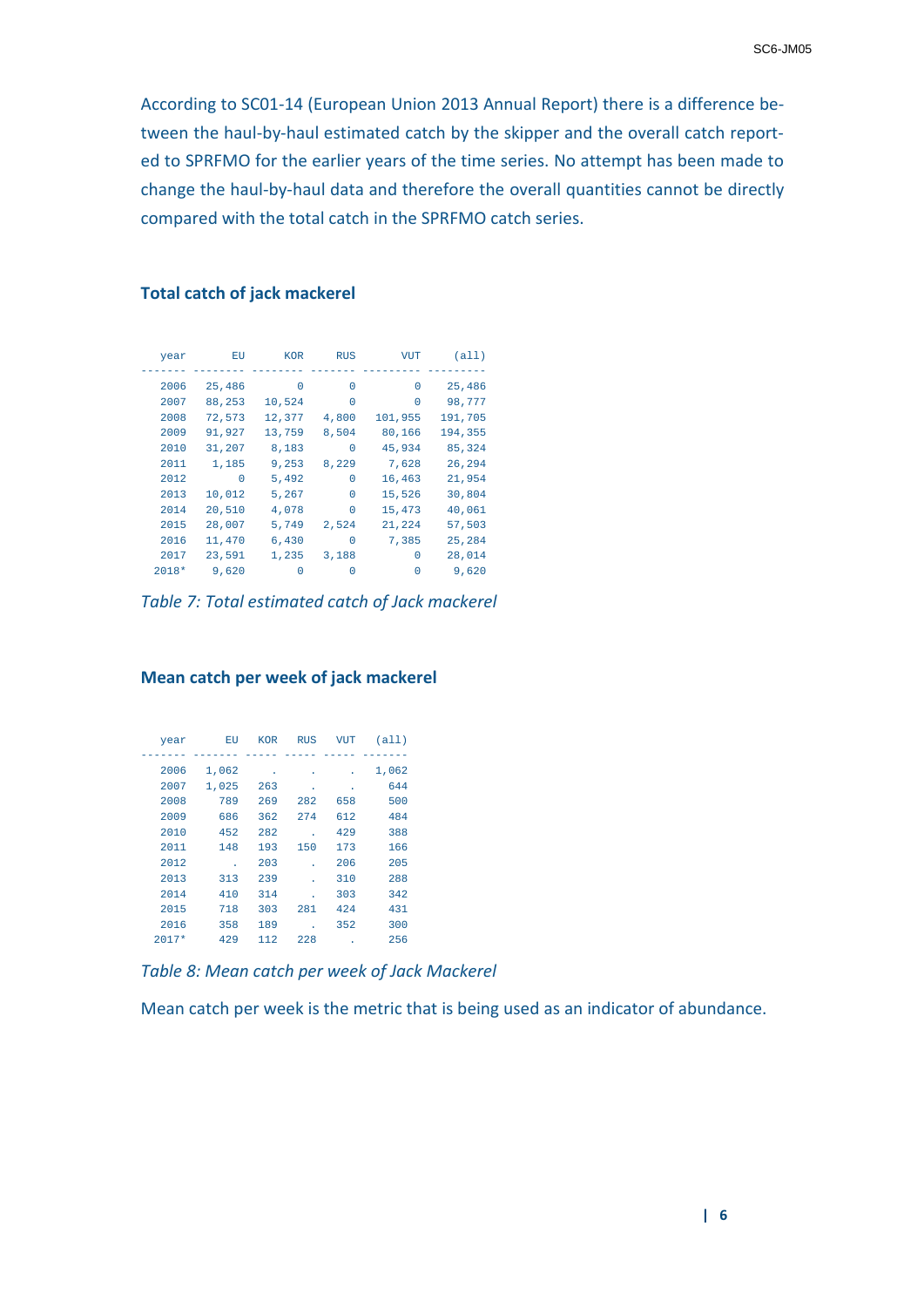**Mean number of days fished per week**

| year | EU             | <b>KOR</b> | <b>RUS</b> | <b>VUT</b> | (all) |
|------|----------------|------------|------------|------------|-------|
|      |                |            |            |            |       |
| 2006 | 4.6            |            |            |            | 4.6   |
| 2007 | 4.5            | 5.1        |            |            | 4.8   |
| 2008 | 4.5            | 4.9        | 3.6        | 4.5        | 4.4   |
| 2009 | 4.2            | 4.5        | 3.6        | 4.5        | 4.2   |
| 2010 | 4              | 4.2        |            | 4.1        | 4.1   |
| 2011 | $\overline{4}$ | 4.1        | 3.3        | 3.8        | 3.8   |
| 2012 |                | 4.2        |            | 4          | 4.1   |
| 2013 | 4.1            | 4          |            | 4.4        | 4.2   |
| 2014 | 4.6            | 5.3        |            | 4.5        | 4.8   |
| 2015 | 4.5            | 5.1        | 4.1        | 4.3        | 4.5   |
| 2016 | 3.6            | 5          |            | 4          | 4.2   |
| 2017 | 4.1            | 3          | 3.6        |            | 3.6   |

*Table 9: Mean number of fishing days per week*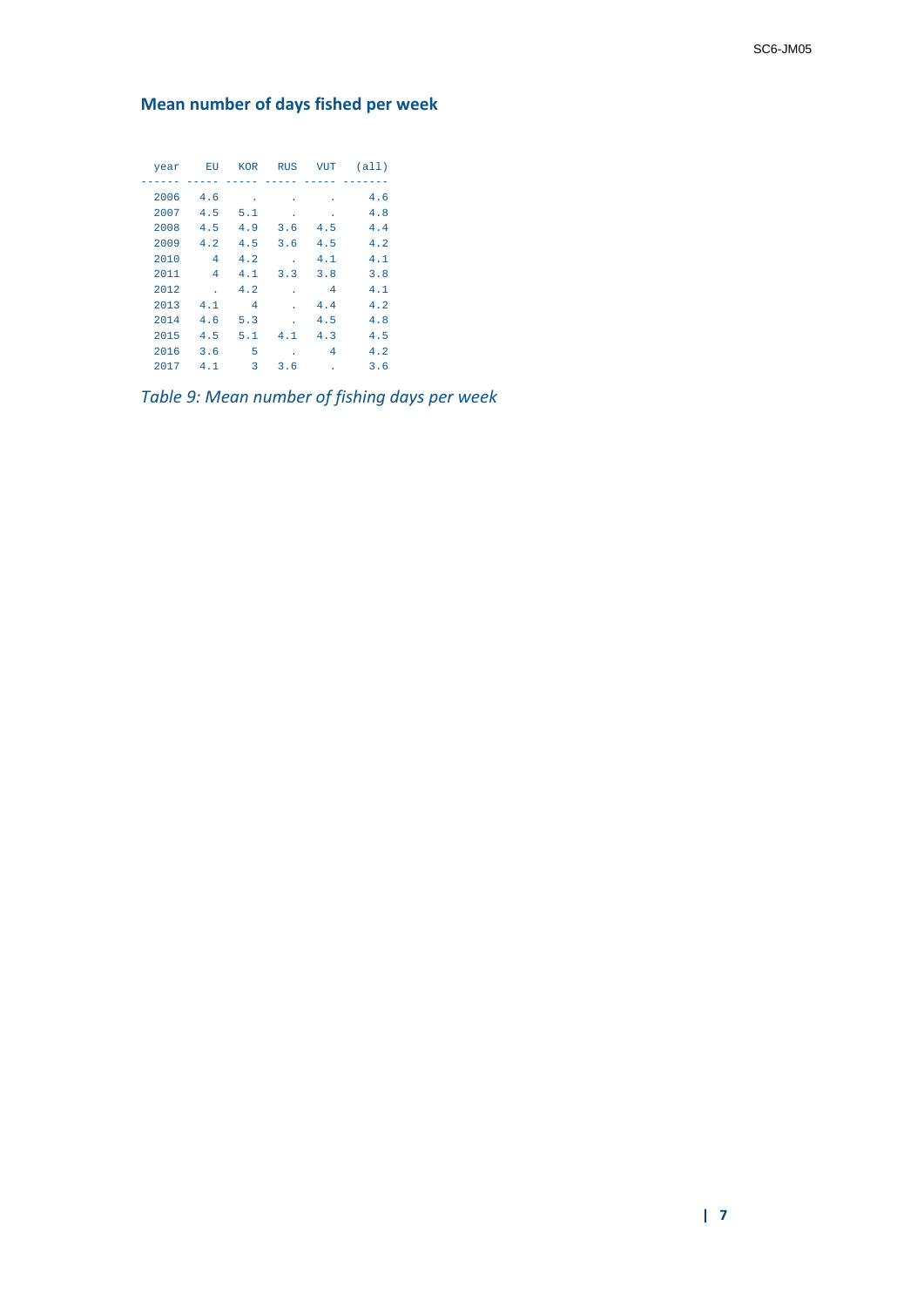

## **Spatial distribution of the fishery by year**

*Figure 1: Jack mackerel Haul positions per year for EU, Korea, Russia and Vanuatu. continued on next page*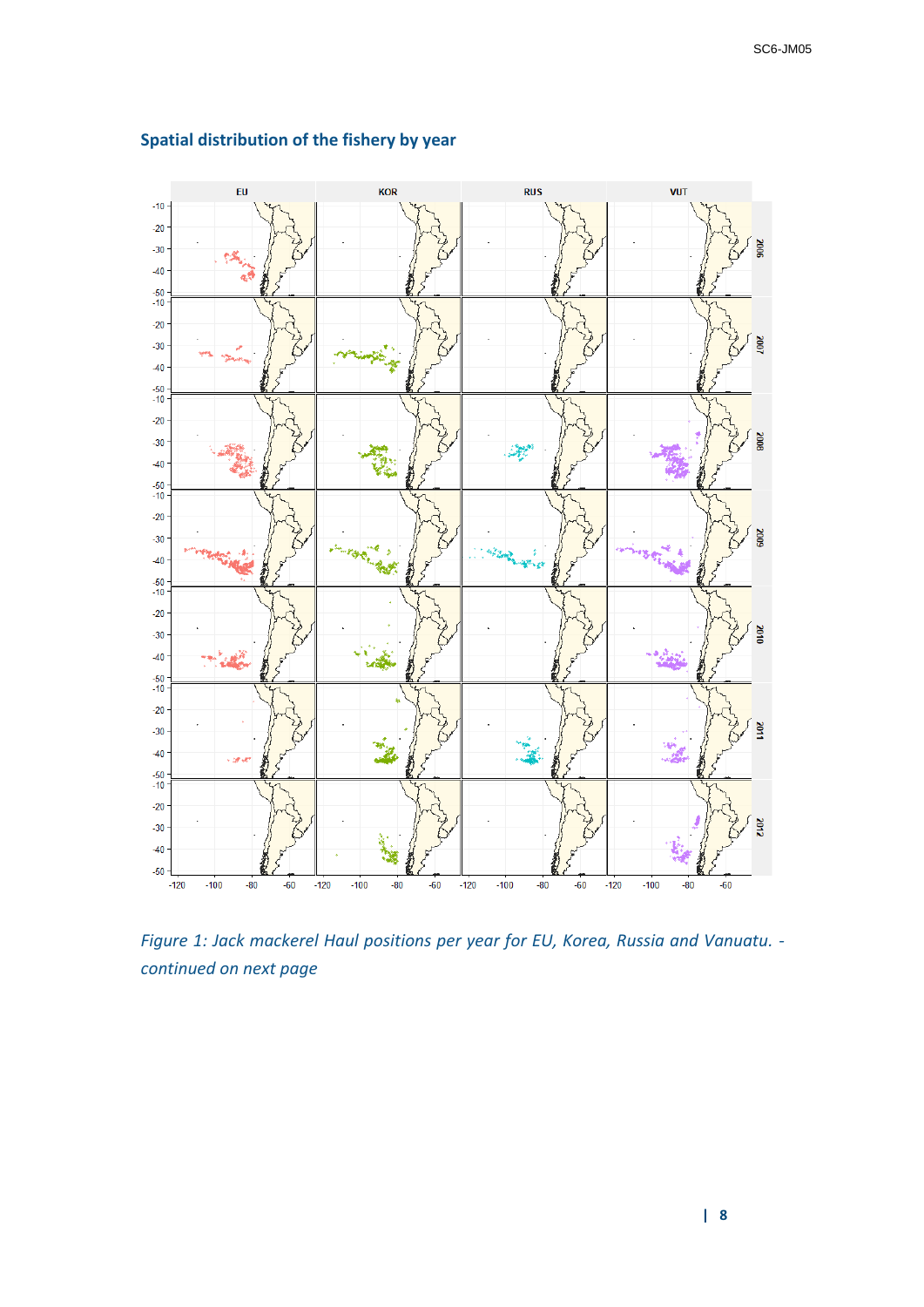

*Figure 1: Jack mackerel Haul positions per year for EU, Korea, Russia and Vanuatu. continued from previous page*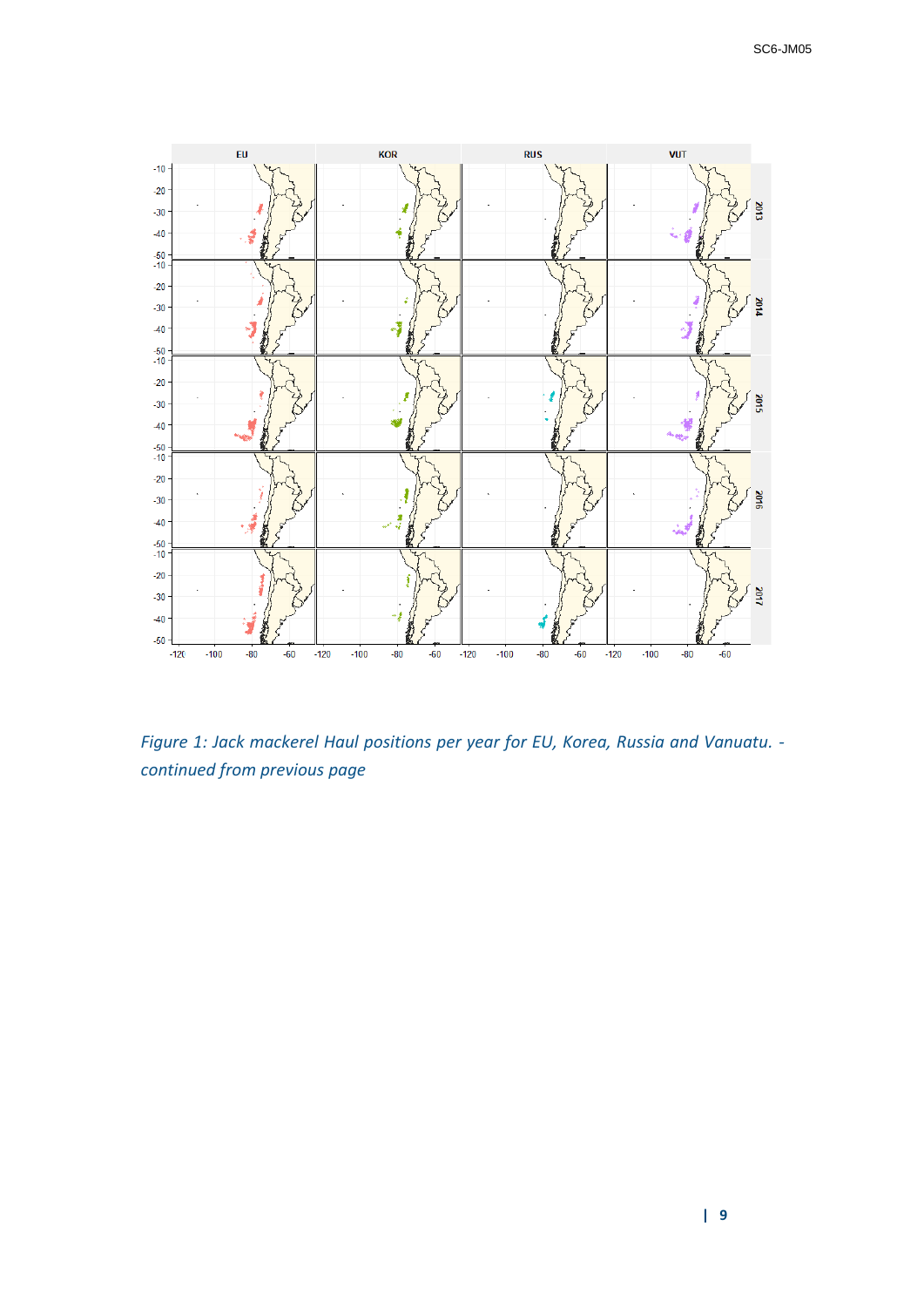

## **Mean catch per week of jack mackerel per rectangle**

*Figure 2: Jack mackerel mean catch per week per rectangle (one degree longitude and 1/2 degree latitude).*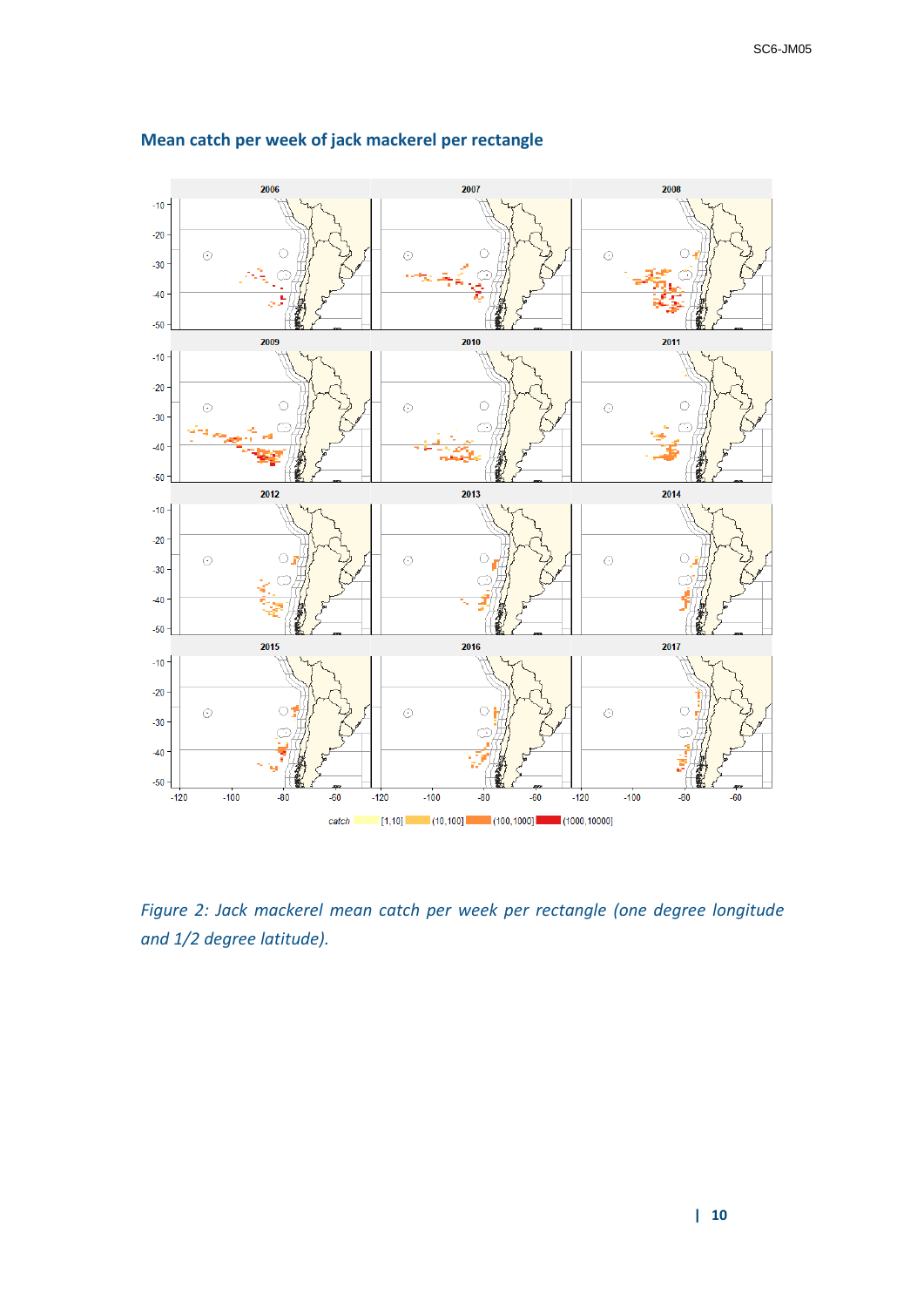#### **El Nino effect and Humbold\_current index**

It has been hypothesized that the catch rate of jack mackerel by area and season could be dependent on the climatic situation, characterized by El Nino events (NO-AA, [https://www.esrl.noaa.gov/psd/data/correlation/oni.data\)](https://www.esrl.noaa.gov/psd/data/correlation/oni.data) or the Humboldt Current Index [\(http://www.bluewater.cl/HCI/\)](http://www.bluewater.cl/HCI/). In the final model selected during SCW06, only the temperature anomaly has been included in the analysis.

![](_page_10_Figure_3.jpeg)

*Figure 3: El Nino temperature anomaly (blue line) and estimated ELE indicator (red line). Humboldt Current Index (green line).*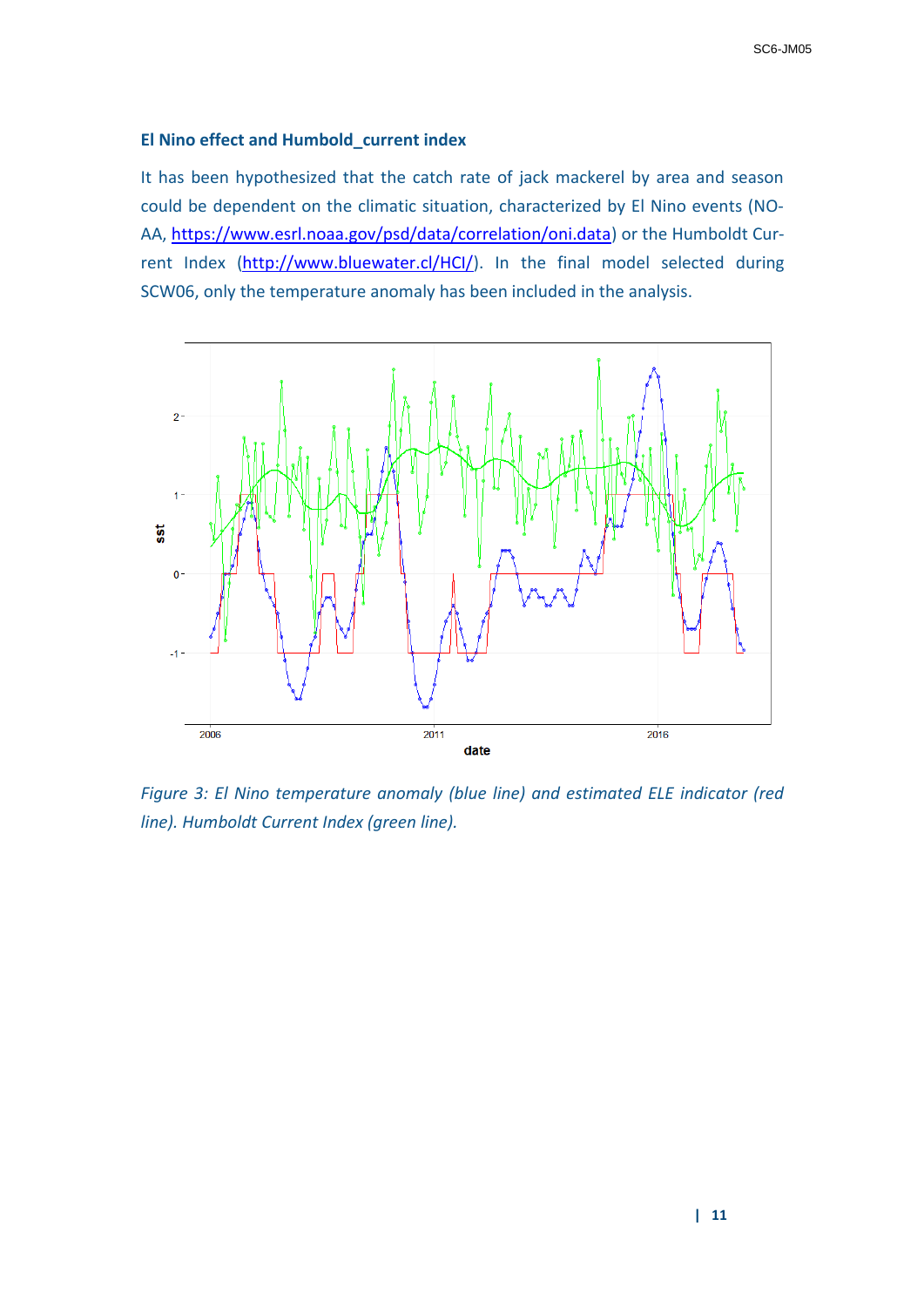# **3 Results**

The general modelling approach has been to use GAM models to assess the dependency on the weekly catch of jack mackerel on different variables. The final model consists of catch (per week) as the main variable, the year effect (as factor) as the main explanatory variable and the log of effort (number of fishing days per week) as the offset (the log is taken because of the log-link function). The linear explanatory variables are vessel, month and sea surface temperature anomaly. The GAM smoothing function is applied to latitude in combination with longitude.

![](_page_11_Figure_3.jpeg)

*Catch ~ offset(log(effort)) + year + vessel + month + sst + s(lat-lon)*

*Figure 4: Final GAM model: Estimates of the different effects*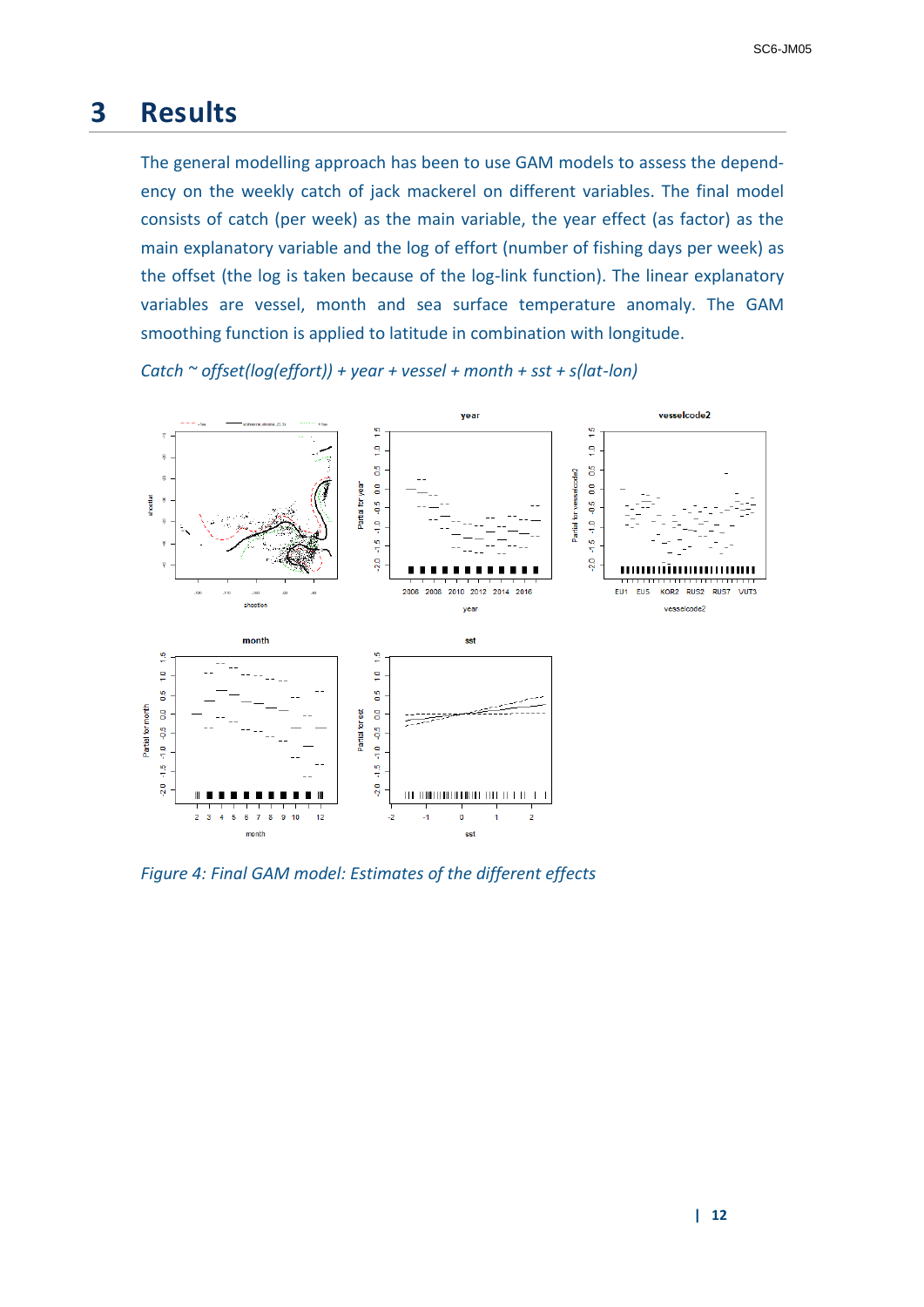![](_page_12_Figure_1.jpeg)

*Figure 5: Final GAM model: Estimates of the spatial smoother effects*

![](_page_12_Figure_3.jpeg)

*Figure 6: Final GAM model: standardized CPUE for jack mackerel*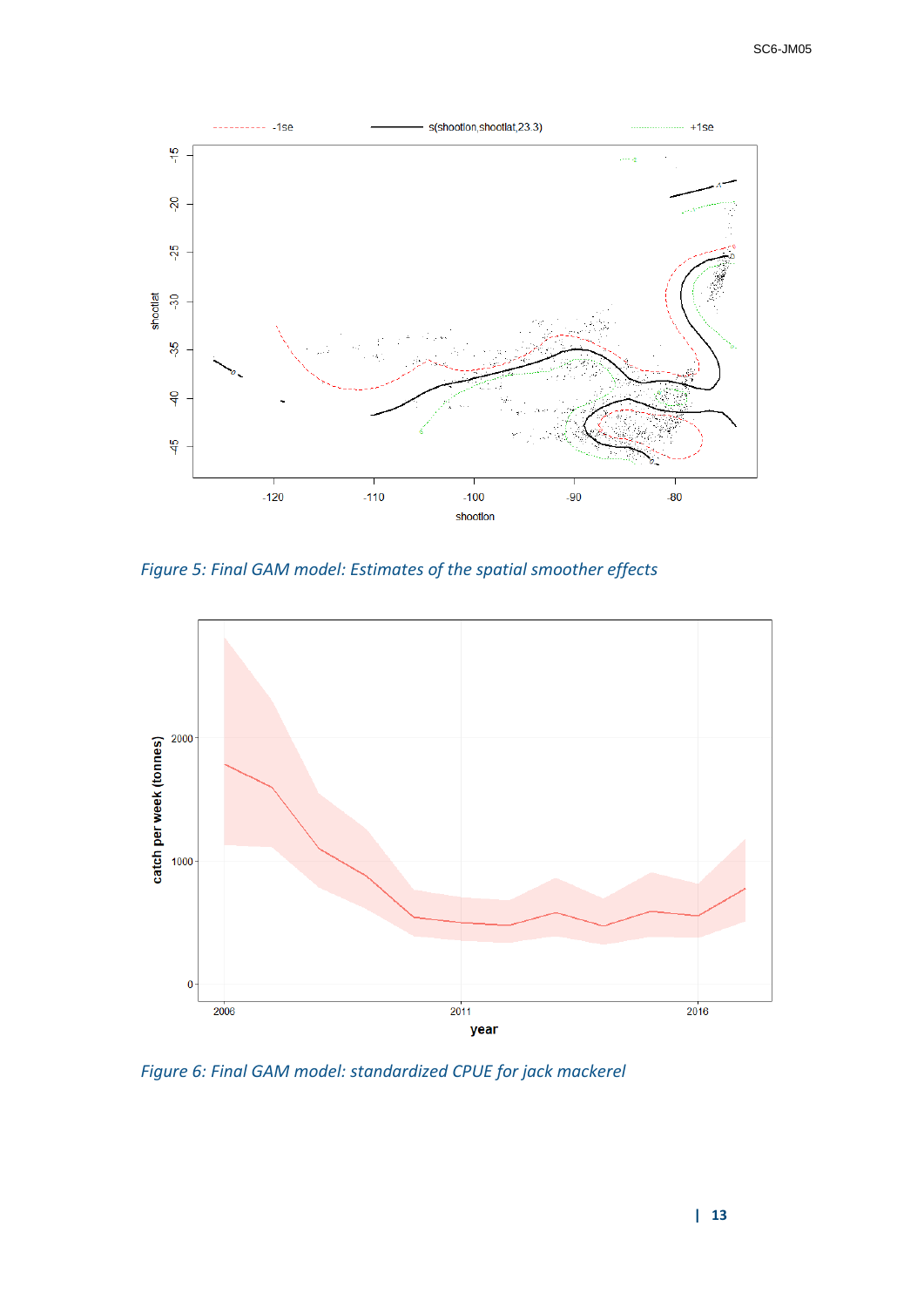#### **ANOVA results**

The ANOVA results of the final model are shown below. Note that while SST was a marginally significant effect during the benchmark workshop in 2018, after adding the 2017 it is no longer a significant effect. However, SST has been maintained in the final model so as not to change the model configuration.

```
Family: Negative Binomial(2.155) 
Link function: log 
Formula:
catch ~ vear + vesselcode2 + month + sst + s(shootlon, shootlat) + offset(log(effort))
Parametric Terms:
       df Chi.sq p-value
year 11 244.370 <2e-16
vesselcode2 25 320.657 <2e-16
month 10 102.506 <2e-16
sst 1 4.563 0.0327
Approximate significance of smooth terms:
                     edf Ref.df Chi.sq p-value
s(shootlon,shootlat) 23.30 27.19 126.2 7.87e-15
```
### **Jack mackerel Standardized CPUE for offshore fleets**

| year | cpue | upr  | 1 wr |
|------|------|------|------|
|      |      |      |      |
| 2006 | 1788 | 2819 | 1134 |
| 2007 | 1595 | 2298 | 1107 |
| 2008 | 1099 | 1547 | 781  |
| 2009 | 873  | 1254 | 608  |
| 2010 | 543  | 763  | 386  |
| 2011 | 497  | 706  | 349  |
| 2012 | 476  | 680  | 333  |
| 2013 | 580  | 862  | 390  |
| 2014 | 468  | 692  | 317  |
| 2015 | 589  | 910  | 381  |
| 2016 | 551  | 814  | 373  |
| 2017 | 775  | 1179 | 509  |

*Table 11: Final GAM model: Predicted year effects and confidence intervals*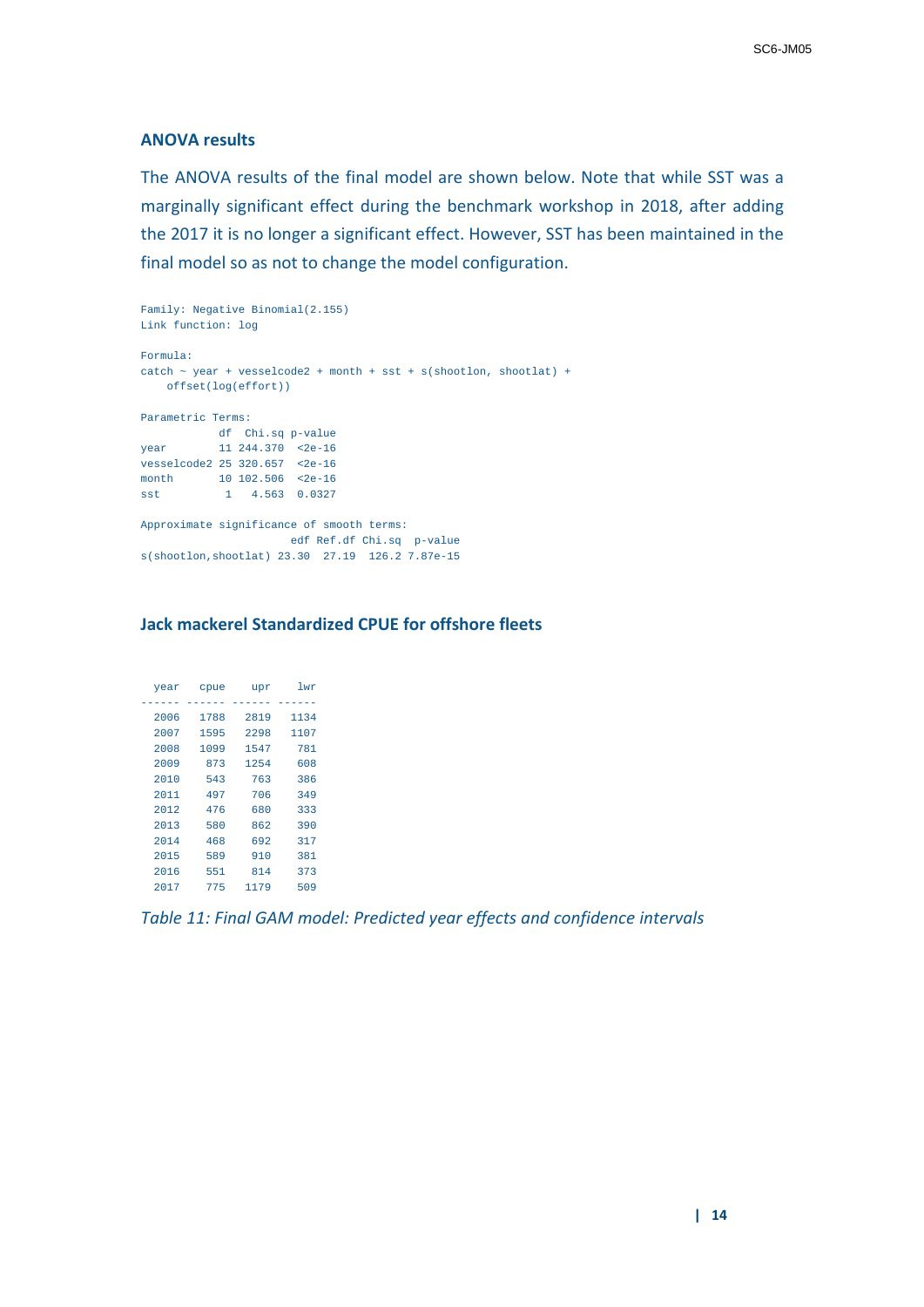# **4 Discussion and conclusions**

The nominal CPUE of the offshore fleet fishing for Jack mackerel has previously been used as a tuning index for the assessment. The index consisted of the nominal average catch per fishing day for the fleets of EU, Vanuatu and Korea. The nominal CPUE series of Russia was also being used in the assessment. China has standardized their CPUE series in 2013 which is also part of the assessment.

A working document has been presented to the Scientific Committee Workshop in May 2018 (SCW6-Doc05) with the methodology to standardize the offshore fleets CPUE for Jack mackerel. THe new standardized CPUE series applies to the fleets of EU, Korea, vanuatu and Russia based on the haul-by-haul data contained in the SPRFMO database. Permission to utilize that information was granted by the delegations of Korea, Vanuatu and Russia while the analysis was carried out by scientists from the EU delegation. The methodology is largely similar to the methodology being used for the Chinese CPUE standardization.

The final model for standardizing the CPUE of these fleets models the catch by week and takes into account of the vessel, month, sea surface temperature anomaly and a smooth interaction between latitude and longitude with an offset of log effort (in number of days per week). The new standardized CPUE series starts in 2006 as this is the first year for which haul by haul information was available to carry out this analysis.

Although SST is no longer a significant effect after adding the 2017 data, it has been maintained in the final model so as not to change the model configuration. The effect of SST on the model outcome is expected to be negligable.

# **5 Acknowledgements**

We would like to acknowledge the permission granted by the delegations of Russia, Vanuatu and Korea to utilize their haul-by-haul data for the analysis of standardized CPUE of the offshore fleet fishing for Jack mackerel. Sharing access to vessel data has made it possible to improve the indicator that can be used in the assessment.